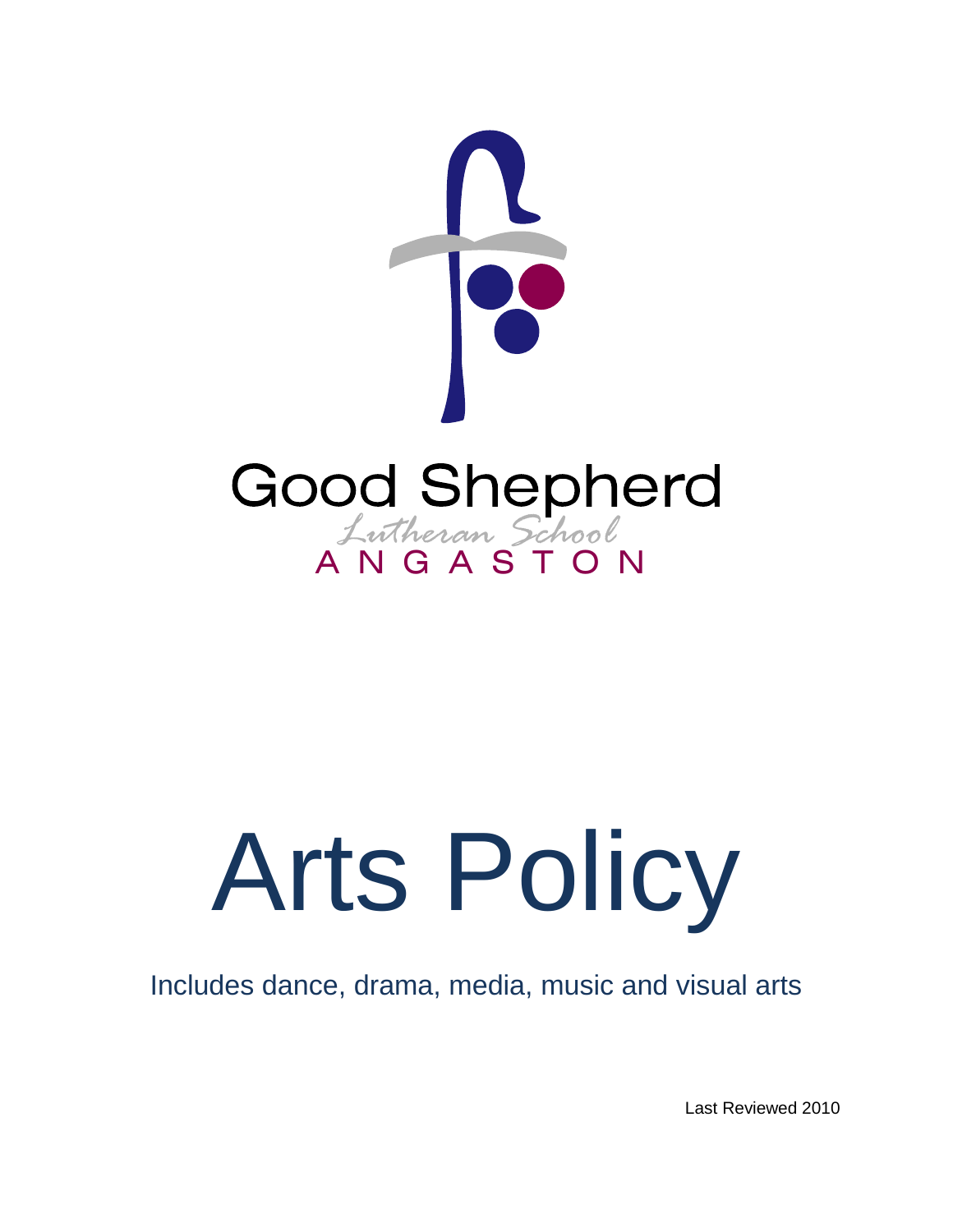### **Preface**

The study of The Arts benefits students by developing creative skills, critical appreciation and knowledge of artistic techniques and technologies in dance, drama, media, music and visual arts including multi-arts productions. The Arts develop students' sense of personal and cultural identity and equip them for life-long involvement in the appreciation of the arts.

#### **1. Aims**

The Arts learning area aims to develop in all children:

- dispositions and capacities to understand and engage in creation/re-creation and presentation/performance in each of the major arts forms of dance, drama, media, music and visual arts; combinations of these arts forms and those that are newly emergent
- aesthetic understanding by critically responding to and confidently communicating their analyses of arts works
- a contextual perspective for considering and valuing the relationships and interconnections which exist within and across different cultures
- an understanding that arts both shape and represent the cultures through which they are expressed, thus contributing to the dynamic nature of personal and group identity
- knowledge, understanding and skills in each of the five major arts forms and a capacity to participate actively in constructing new realities and new possibilities through the creation of arts works
- capacities to apply arts learning to other Learning Areas, to life in the wider community, to the virtual community, and in accessing further education and training.

These aims reflect the following beliefs:

Successful students in *Arts practice* will,

- confidently uses play and imagination to create/re-create arts works within each arts form.
- explore skills, techniques and technologies from each arts form and engages in activities specific to each arts form to produce arts works.
- share arts works from each arts form that express personal ideas and feelings and that convey meaning to known audiences/viewers.
- connect real and imagined experiences from the past, present and future, when creating/re-creating arts works within each arts form.
- demonstrate knowledge and skills specific to each arts form. Chooses appropriate techniques and technologies to complete work specific to one arts form or combination thereof.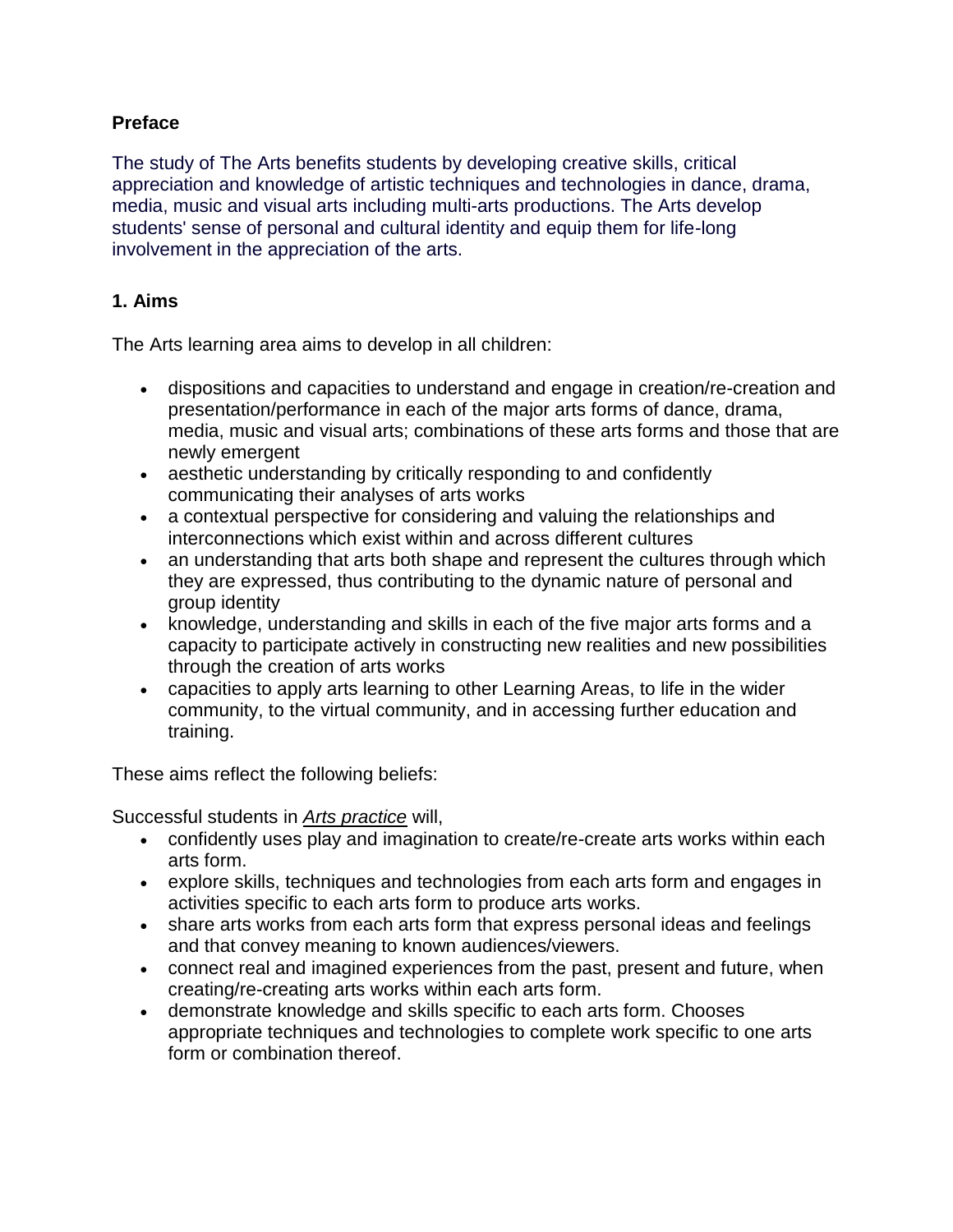- present/perform arts works within each arts form to engage and influence a range of audiences/viewers, using sources of information beyond personal experience as inspiration.
- use thought, imagination, research and experimentation to create/re-create arts works within each arts form that convey meaning about issues within their community.
- select, plan, and construct arts works within each arts form using appropriate combinations of skills, techniques, processes, conventions and technologies.
- work as an individual, or in groups, to present/perform arts works from each arts form that demonstrate an awareness of social, ecological and/or cultural issues to particular audiences/viewers.

Successful students will use *Arts analysis and response* for,

- distinguishing between the characteristic features of each arts form and responds to performance/presentation using appropriate communication modes.
- demonstrating an understanding of the different messages and meanings communicated through performance/ presentation across each arts form, and uses specific arts terminology to communicate interpretations of their own arts works and those of others.
- recognises different genres and styles, features and conventions of performance/ presentation in each arts form, and uses appropriate arts language to articulate understanding and reflect personal preference.

Successful students will use *Arts in context* to,

- identify examples of arts works from across each arts form that occur in everyday life within their own community and local environment.
- recognise arts works from across each arts form made by different cultural groups in both past and present times.
- understand the role artists/performers play in their own cultural life and discriminates between different features, characteristics and styles of works made by these artists/performers.
- consider the different styles and forms of arts works from different cultural settings and identifies the purposes for which these arts works were made.
- identify the ways in which social and economic purposes influence those contemporary artists/performers who are working within their community in each of the arts forms.
- describe how their understanding of the artistic practice of individual artists/performers from different cultural groups impacts on their own arts works.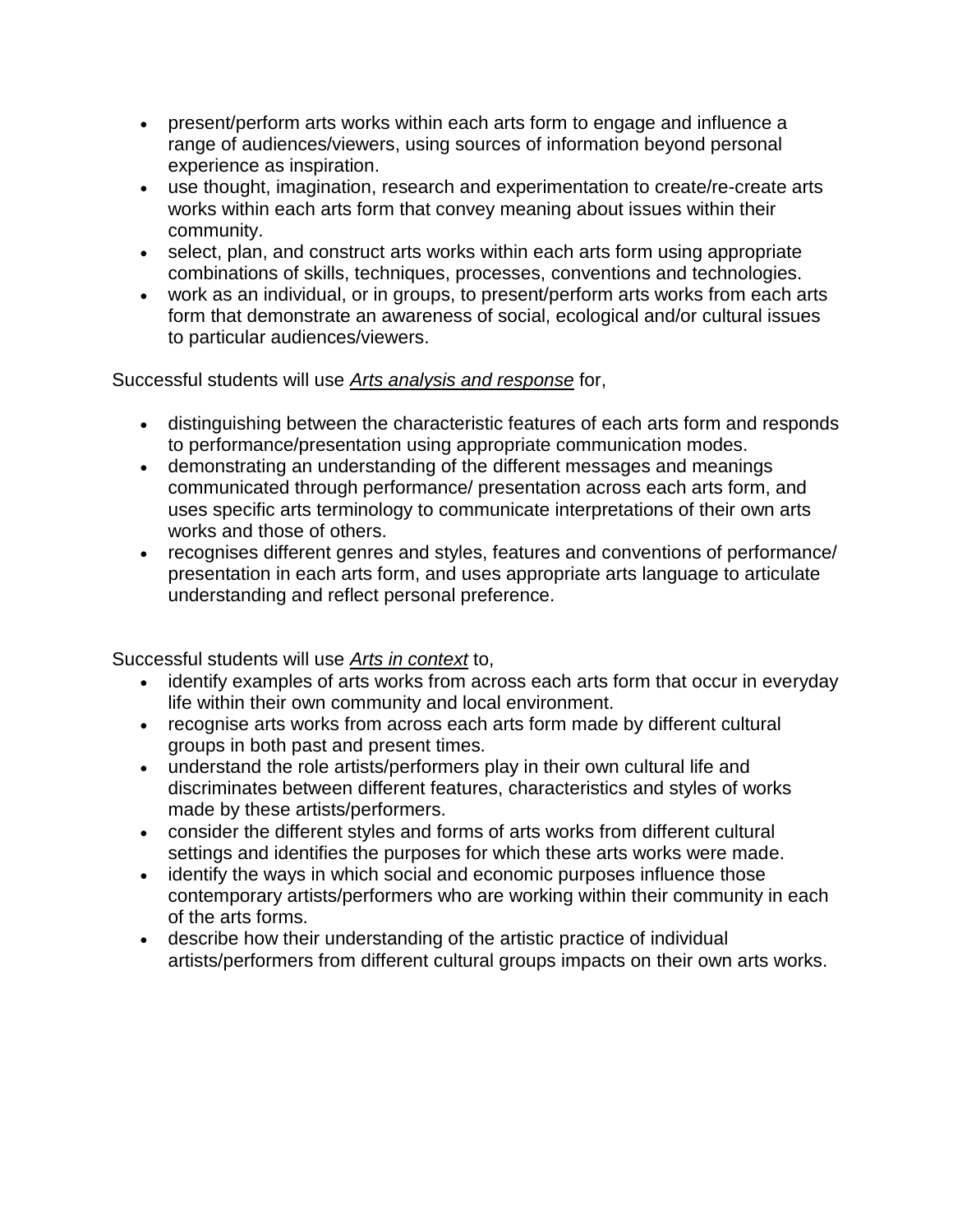# **2. Principles for Effective Teaching of The Arts**

The understandings, capabilities and dispositions encompassed in the essential learnings may be achieved by learners through:

- using constructivist approaches to learning
- practising the relevant skills within supportive and enabling learning environments
- active involvement in their learning
- applying their learning to new and different contexts
- processes that are learner-centred

-are developed in authentic contexts

-are built on over time

-identify evidence of learning over time.

### **3. Content**

Through active involvement in arts, children develop creative and powerful ways of expressing themselves. When given the opportunity to respond to, reflect on and analyse arts works, they develop a critical appreciation of their own works and those of others. When children consider the influence of context in the arts, their awareness is sharpened and their own practice informed. The curriculum framework for arts is organised through three strands:

- arts practice
- arts analysis and response
- arts in contexts.

These strands are designed to capture ways of 'knowing, understanding and doing' in the arts. The strands are interrelated and equally important, informing one another and providing different starting points for arts learning.

Through the three strands, children develop knowledge and an understanding of the concepts, conventions, skills and techniques of each of the five major arts forms-dance, drama, media, music and visual arts. This means for…

DANCE**:** the expression of human movement that forms an integral part of human life and culture existing in a variety of forms and purposes ranging from social pastime to theatrical performance and religious rite. It uses the body in myriad ways and incorporates the use of space, time and energy.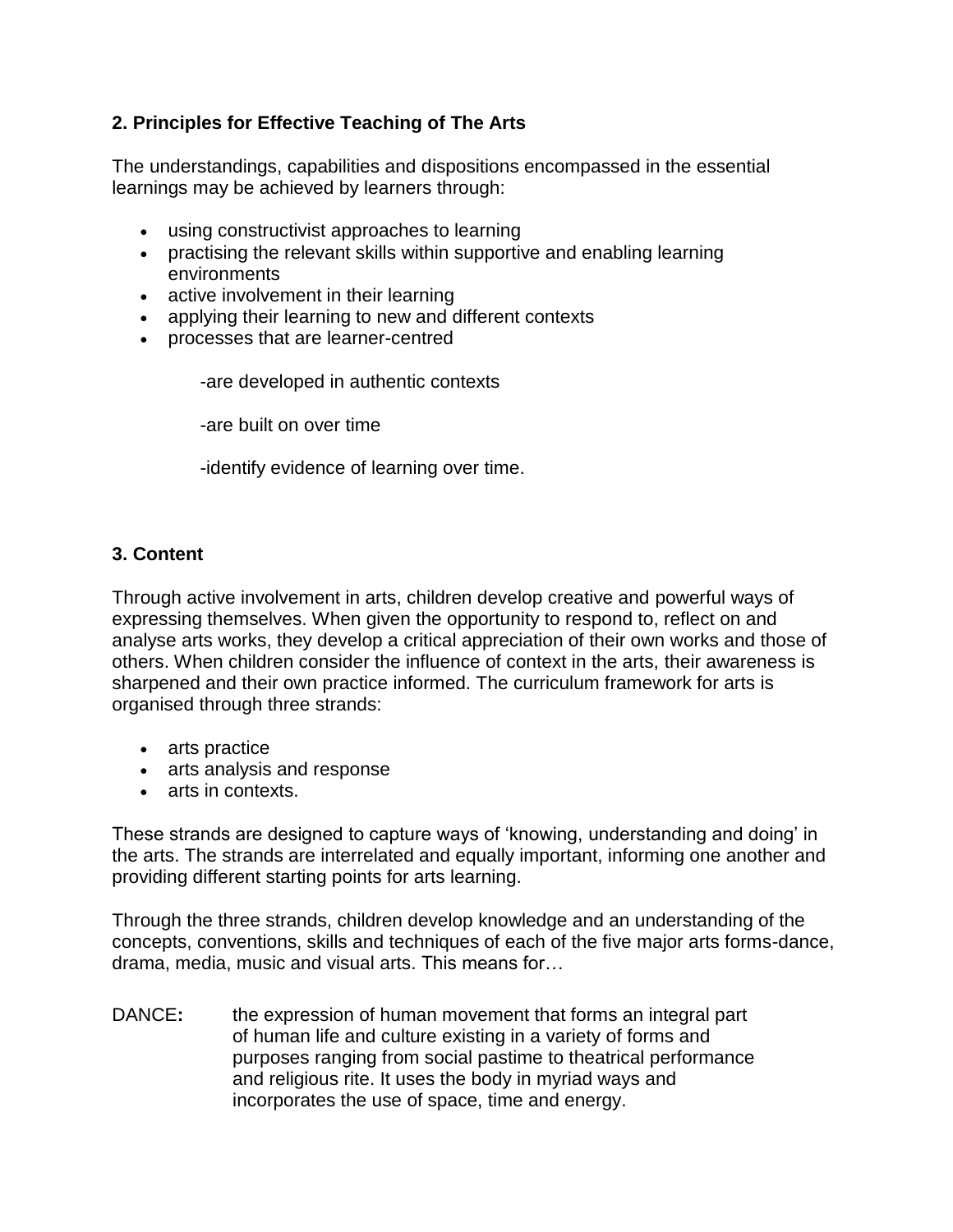- DRAMA**:** the enactment of real and imagined events through role-play, play making and performance, enabling individuals and groups to explore, shape and represent ideas, feelings and their consequences in symbolic or dramatic form.
- MEDIA**:** the visual and aural communication of ideas for a mass audience using print, film and electronic media. It uses technology to create products in a multiplicity of media forms. It extends to the understanding of media codes and conventions, and the critical analysis of the media, through the development and understanding of media language.
- MUSIC**:** the aural representation of ideas as sounds and silences using voice, body, found sounds, and acoustic and electronic instruments/equipment. These sound sources may be organised in terms of rhythm, melody, harmony, texture, dynamics, tempo and form.
- VISUAL ARTS: the exploration and expression of ideas through a broad range of approaches in visual images, forms and structures. These include contemporary visual culture, traditional crafts and design (graphic, environmental, product) as well as experimental and conceptual work. Visual arts practice involves the use of a diversity of visual conventions and symbols; and of materials, mediums and techniques, underpinned by aesthetic, social, cultural and technological considerations.

#### **4. Assessment**

Assessment in The Arts has a number of purposes. These include providing information to:

- students about their progress and achievements
- teachers to inform planning and programming
- parents and caregivers about their children's learning

Judgments' about the student's achievements will be based on clear and explicit criteria.

Assessments draw on a comprehensive range of strategies including anecdotal records based on observations, work samples, portfolios, self assessment tasks, checklists, teacher made lists, standardized tests, audio tapes, video tapes and interviews.

Students are encouraged to monitor and reflect on their progress.

Student development will be mapped across year levels.